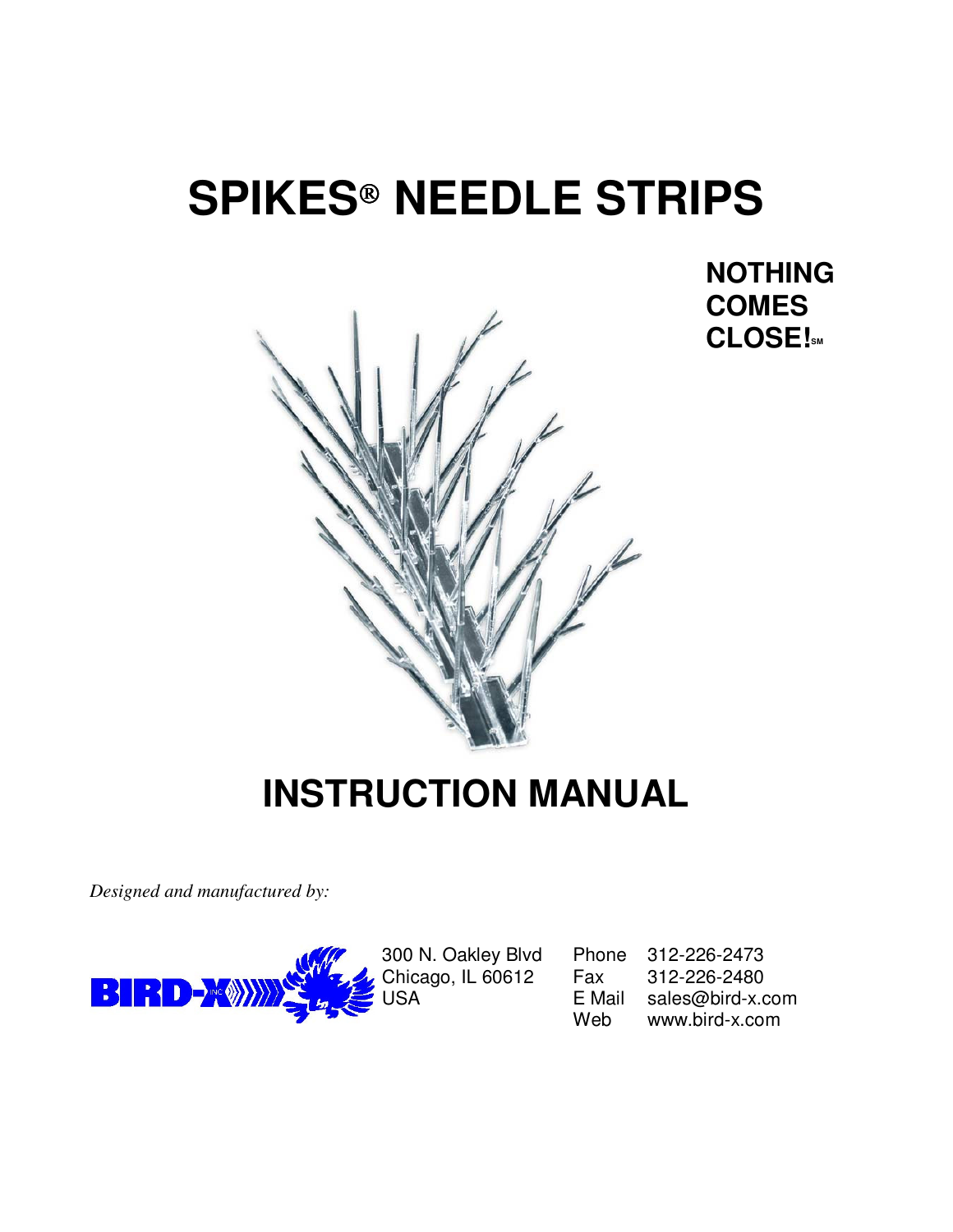### **INTRODUCTION**

Bird-X, Inc. is proud to announce the development of **SPIKES<sup>®</sup>** Needle Strips, based on the latest in technology and materials.

For more than 50 years, **Bird-X, Inc.** has been recognized worldwide as the Bird Control "X-Perts." **Bird-X** is the only company anywhere that sells a *complete* line of bird repelling products , including ultrasonic and sonic sound generators, visual scare devices, non-toxic chemical roosting inhibitors, iridescent diffraction foil, netting, and polycarbonate needle strips. New products are continuously being developed.

**Bird-X, Inc.** specialists have become experts through long experience and extensive research. Our sales consultants are able to analyze problems and make recommendations based on each customer's specific needs. In addition, **Bird-X, Inc.** maintains and avails to customers a library of application case histories and other reference materials.

### **WHY CONTROL BIRDS?**

- Droppings are unsightly, unappealing, and render walking surfaces underfoot slippery and dangerous.
- Birds and their droppings create unsanitary conditions and can cause over sixty transmissible (some even potentially fatal) diseases.
- **Droppings cost money.** Cleaning crews, related equipment, and time spent can generate large financial outlays unrecoverable by revenues.
- Birds are destructive to property, equipment and merchandise, any of which can lead to large financial losses. They deface rooftops, floors, walls, vehicles and equipment. They halt operations and make repairs necessary by entangling themselves in machinery or downing power lines. They spoil inventory by eating spillage, contaminating pallets of food, drugs or chemicals, or by bombarding aircraft and other durable goods with uric acidic excrement. They nibble at, or even tear out insulation. The corrosive effect of droppings causes irreversible damage.
- USDA, OSHA, local health boards and other governmental organizations can cite and fine companies for bird mess problems, and even shut down those that leave problems uncorrected.

### **SPIKES NEEDLE STRIPS**

#### **BRIEF DESCRIPTION OF PRODUCT AND HOW IT WORKS**

**SPIKES<sup>®</sup> Needle Strips**, developed by the Bird Control "X-Perts", is a simple, humane, maintenance-free, permanent solution to the problem of pest birds. Needle strips have been used successfully on buildings and structures worldwide by architects, building/facility owners and managers, public works officials, public health personnel and more. Properly installed, **SPIKES<sup>®</sup>** will eliminate roosting and nesting surfaces and landing strips, both existing and potential. Birds avoid alighting on surfaces treated with **SPIKES<sup>®</sup>** for the same reasons that humans avoid walking on a bed of nails. **SPIKES<sup>®</sup>** is not lethal, just extremely uncomfortable.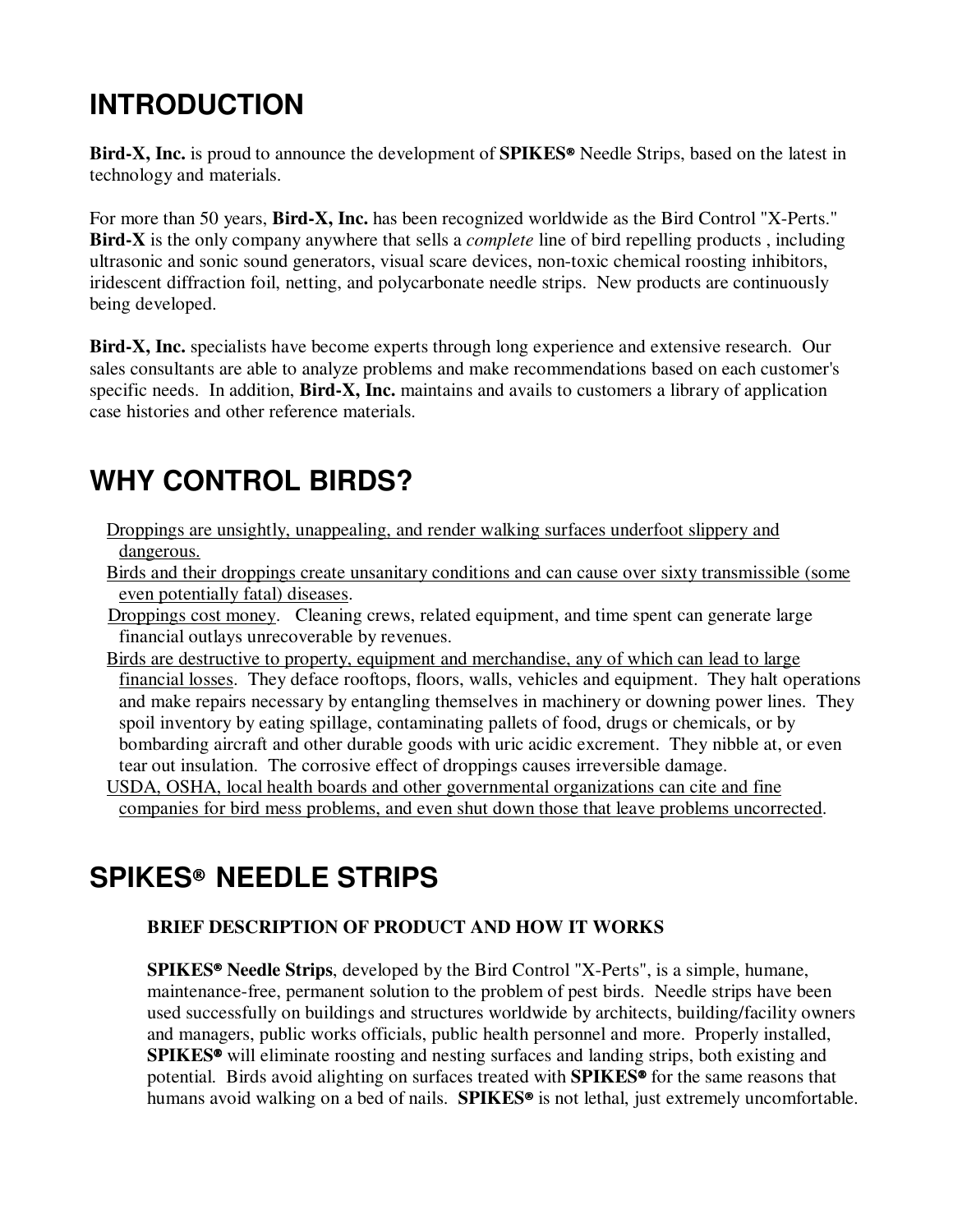**SPIKES Needle Strips** is a one-piece mold of transparent (therefore unobtrusive) polycarbonate, including base and spikes projecting to one side. The mold is then ultrasonically welded to its mirror image so that spikes will project to both sides. "Branches" protrude from vertical projections to offer fuller coverage. Note: **NARROW SPIKES** is simply half the width of **STANDARD SPIKES®**, in order to cover efficiently ledges less than 3" wide.

#### **SPECIFICATIONS - SPIKES**

Narrow Spikes: Width: 2.5" (3" coverage) Height: 4.75" Base width: 0.75"

Regular Spikes: Width: 6.5" (7"-8" coverage) Height: 4.75" Base width: 1.75"

**REGULAR** 

Material: Polycarbonate Packaging: Kits of 10', 25', 50' and 100' Color: Clear Resistance: Weather, most chemicals, UV radiation

#### **SPECIFICATIONS - SPIKES<sup>®</sup> Special Adhesive** (MSDS available upon request)

**NARROW** 

**SPIKES Special Adhesive, part #SSA from Bird-X, Inc.** is a high-performance weatherproof elastomeric adhesive. It exhibits exceptional bonding to a broad range of materials including metal, glass, plastic, composite, tile, cement, rubber, leather, wood and vinyl.

Unlike many common adhesives:

- Safe to ship by air
- Not flammable material
- No hazardous waste

 Size: 10.5 oz. cartridge Application: standard caulking gun

#### **PRE-INSTALLATION**

No two bird infestation problems are exactly the same. Treat yours as you would any well engineered project, and begin with research. Success depends on timing, organization and diversity. Collect and consider information related to the bird problem that may have bearing on the actual installation and its success: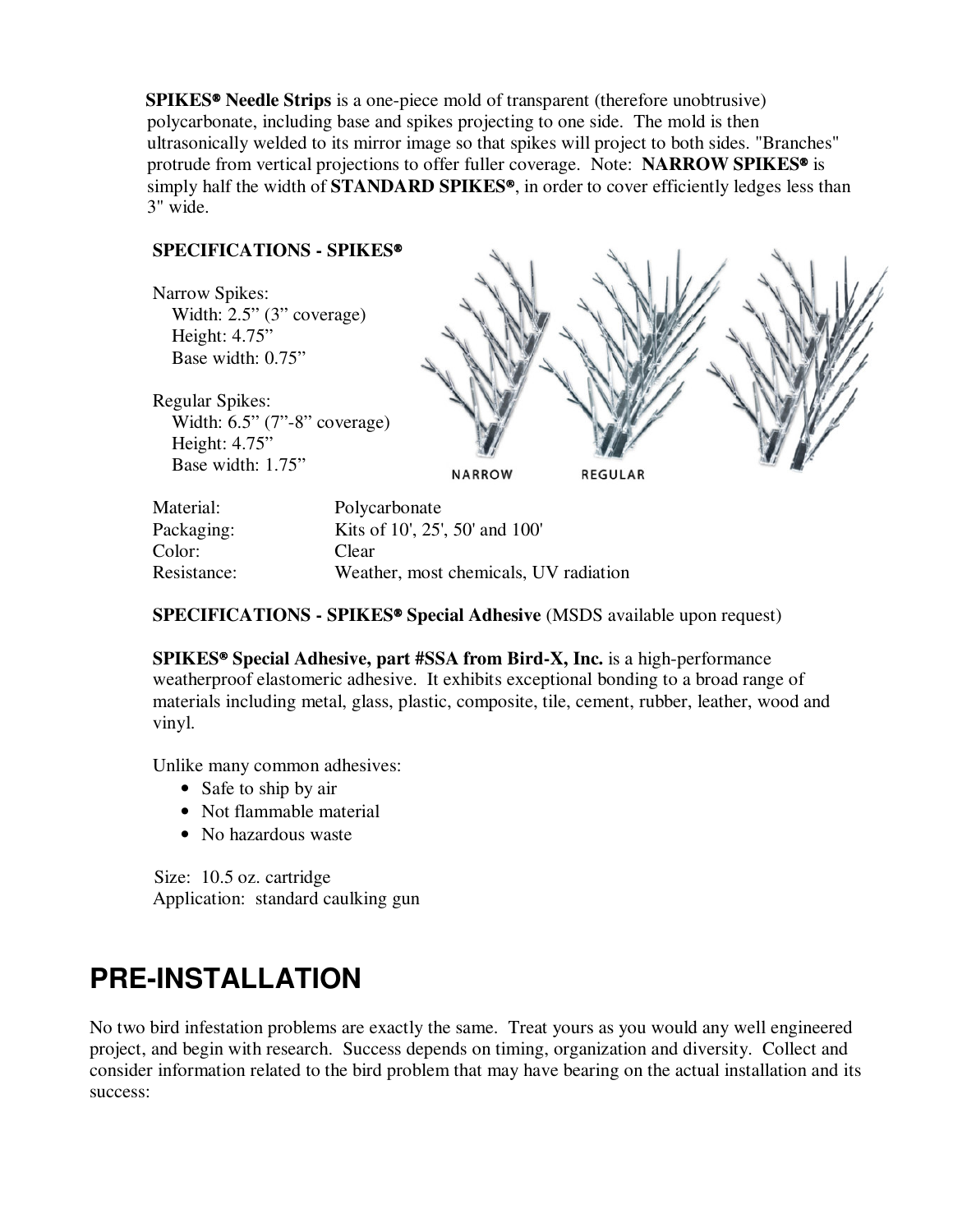- **Survey the birds.** Gather specific data as to the type and population of birds, length of time of their residence, flight and time patterns, entries, exits and favorite areas, and nesting, feeding and roosting habits.
- **Survey your property.** Discover what the birds find attractive about your area (food, shelter, hidden recesses...), and whether the same conditions prevail in neighboring properties. Note overhangs or foliage above current infestations.
- Remove all inducements. Before installing SPIKES<sup>®</sup> Needle Strips, make sure to clean the area of all evidence of birds: nests, fledglings, droppings, dead birds, and the residual scent. (Adult birds are likely to return to their young in order to protect them or to assist them in leaving the area.) Also remove food spillage, garbage, nesting material and other items that may be appealing to birds.
- **Maintain a clean and changing environment.** For maximum effectiveness, periodically clean the area of nests, debris and droppings. This should be done often on a new installation to ensure that birds do not drop debris into the needles.
- **Install early.** It is always best to install **SPIKES Needle Strips** before "bird season" begins; it is easier to keep the birds away than to rout them out once they have already established a living pattern.
- **Use products synergistically.** Different kinds of devices (add a visual device or a sound repeller) produce a synergistic effect -- in combination the products yield much greater effectiveness than SPIKES alone. You may find this necessary if there are certain areas where it is undesirable or impractical to install spikes. This will maximize effectiveness throughout the entire property. Contact **Bird-X, Inc. (312) 226-2473** regarding "companion" products.
- **Consider alternate locations.** Make educated guesses as to where the birds will go when they are repelled from their current infestation. It may be very easy for birds to relocate to the other side of a roof, or to an nearby gutter or pipe. **SPIKES Needle Strips** should be applied to these adjacent areas as well.
- **Familiarize yourself with the legal and public relations environment.** Find out about related environmental laws in your area.

**Precaution: SPIKES<sup>®</sup>** are non-lethal. However, the actual projections are quite sharp, and care should be taken during installation and handling. Protective gloves may be worn.

### **INSTALLATION**

**SPIKES<sup>®</sup>** can be mounted on any surface whether flat, curved or irregular, and on any material, whether masonry, metal, canvas, glass or wood. Stackable 12" units affix quickly with **SPIKES Special Adhesive**, screws, nails, wire ties, etc. Because each unit is exactly one foot long, measurement of the area to be protected quickly yields the number of units needed. A unit may be cut easily to fit lengths less than 12". Always firmly attach **SPIKES<sup>®</sup>** - never balance sections precariously or wedge them.

#### **COVERAGE**

Keep in mind that **SPIKES<sup>®</sup>** is only effective where it is applied; nearby areas unprotected by **SPIKES<sup>®</sup>** can encourage roosting. Make a working diagram during the measuring stage; it will translate into a well-covered installation.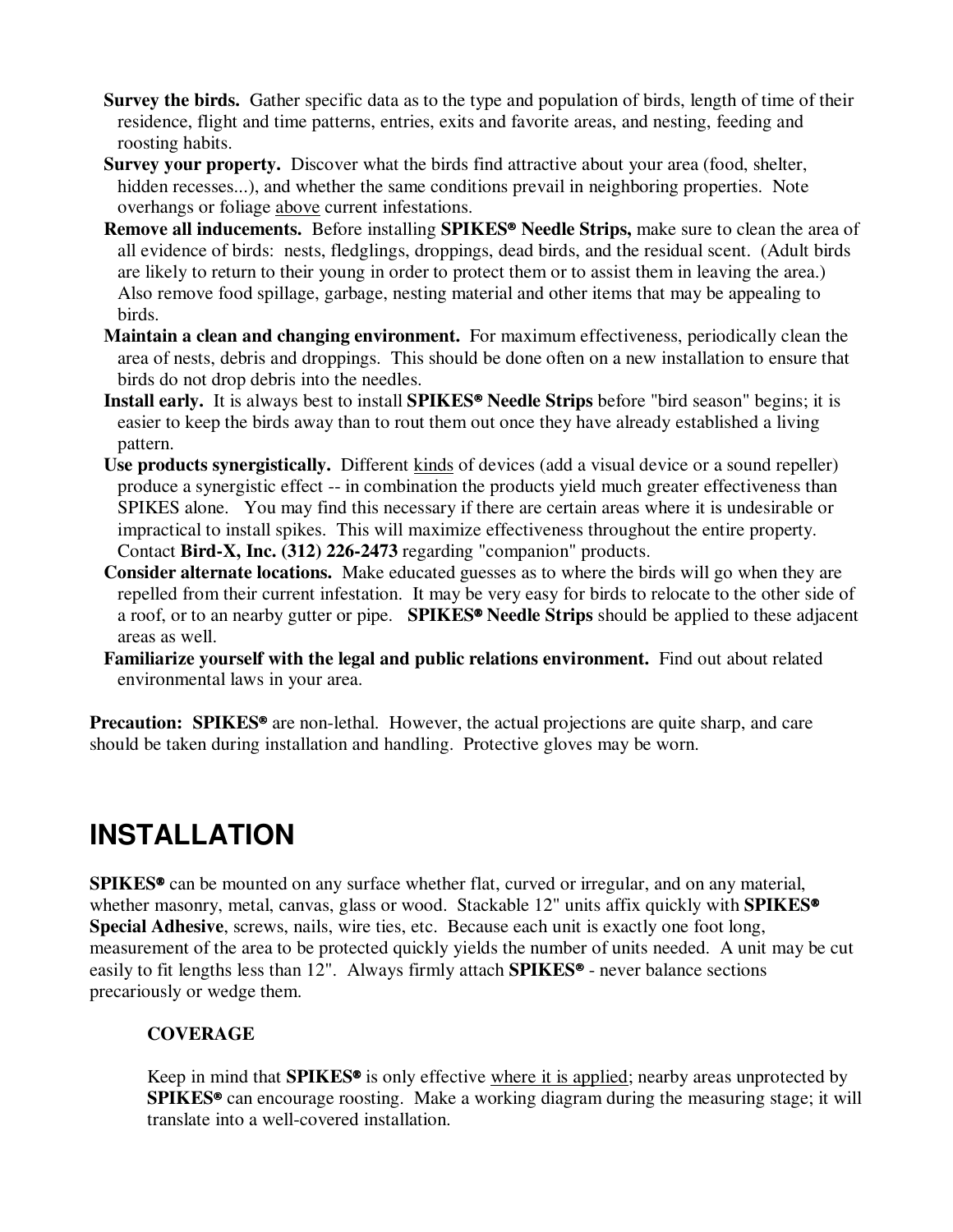**Spacing:**Measure (accurately) the *width* in inches of each area to be covered. For every 4" of width, use one row of **SPIKES**<sup>®</sup>; for fractions thereof, use one row of **NARROW SPIKES**<sup>®</sup> (equivalent to one-half row of **SPIKES**). The projections from **SPIKES** should extend at least ½" past the exposed edge or edges of the area.





 **Correctly spaced installations for various surface widths plus projections extending exposed edge**

**Calculation of Linear Feet Needed:** Measure (accurately) the length in feet of each area to be covered, allowing for curves or bends in the surface - flexible **SPIKES**<sup>®</sup>will follow easily. Based on length (multiply each length by 2, 3, 4 etc. if necessary for each width as discussed above in **Spacing**), order an appropriate amount of **SPIKES**.

#### **AFFIXING SPIKES TO SURFACES**

**SPIKES**<sup> $\bullet$ </sup> is versatile, and easily attached to surfaces of every size, shape and material. Use any of the following methods, or devise your own.

**SPIKES<sup>®</sup> Special Adhesive:** apply a bead of adhesive to underside of base. Firmly press **SPIKES<sup>®</sup>** onto surface so that it makes solid contact. Allow adhesive to dry. (Adhesive will form a "rivet" through the holes in the base.) Bond only to dry, clean surfaces. If two installers are working, one can carry a quantity of stacked units in one hand, and apply adhesive with the other hand, while another affixes each unit to the surface. If one installer is working, he/she can lay each unit upside down (base side facing up) on the surface, in the place it is to occupy. Working along the line, the installer can apply adhesive to each base, then turn the unit over and affix it to the surface. **SPIKES<sup>®</sup> Special Adhesive** is available from Bird-X, call 312-226-*2473. One tube will affix approximately 20 linear feet of SPIKES.*

Screws\*: Use #12 flat Phillips-head screws and a screwdriver with a shaft of at least 4".

Nails\*: Use 1/8" nails and a nail set.

Wire Ties: Recommended for cabling, piping and thin railings.

Clamps or Velcro<sup>®</sup>: Use for temporary installations.

\**Screws or nails may be used for regular Spikes installations only.*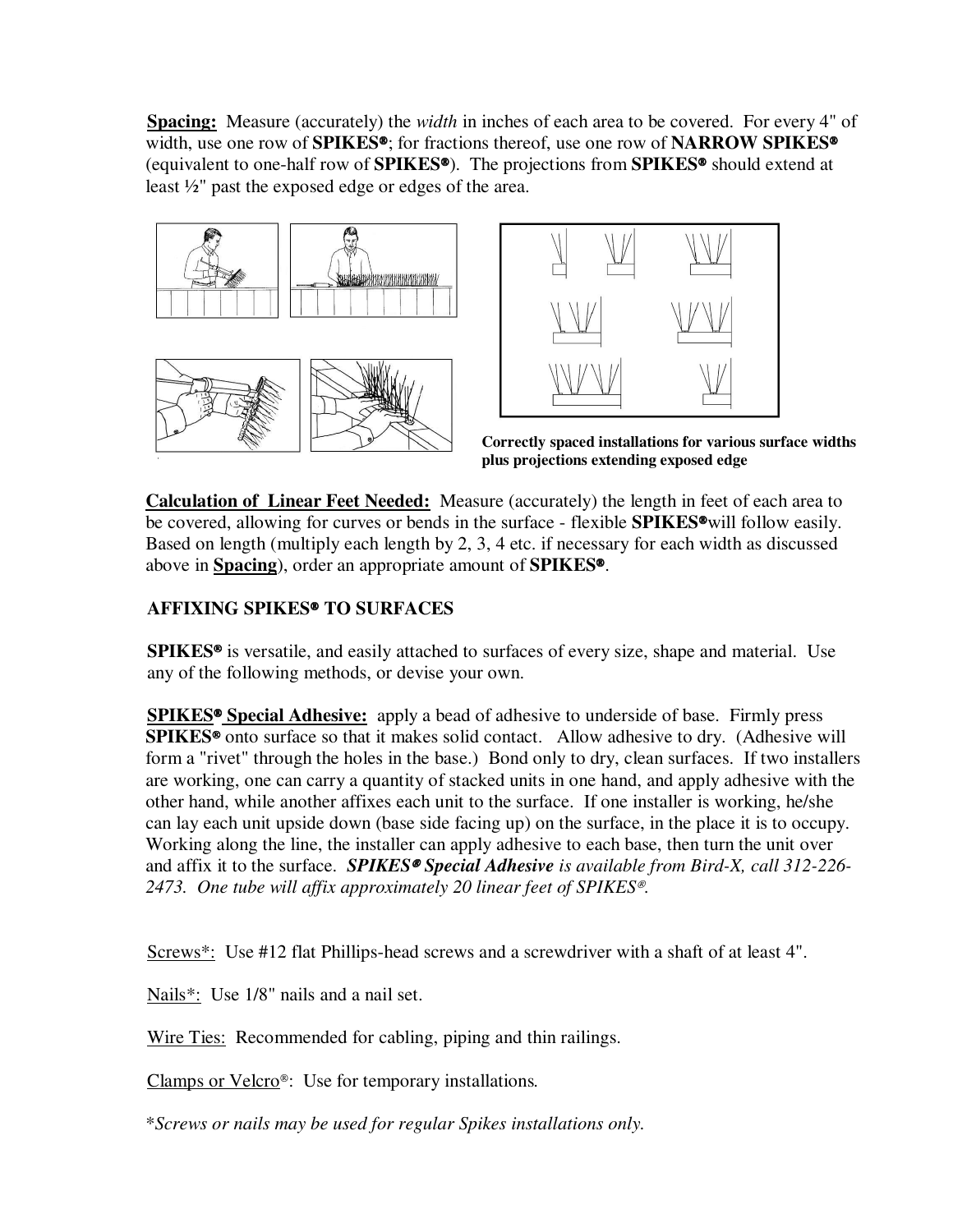**GUIDE TO EFFECTIVE INSTALLATIONS**(Reread PRE-INSTALLATION.) Thorough and proper planning, installation and follow-up maintenance are essential to the success of a bird control program.

- **Preparation:** Surface must be properly cleaned, disinfected and repaired if damaged. During disinfecting, wear appropriate face, hand and body protection to avoid health hazards. See WHY CONTROL BIRDS? Next, remove any overhanging branches or foliage above the surface to be protected so birds cannot land to drop nesting material into **SPIKES**.
- **Thorough Coverage: SPIKES<sup>®</sup>** must be installed on all existing and potential lighting, nesting or roosting areas. Also install **SPIKES<sup>®</sup>** as necessary to surfaces directly above the currently infested areas, so that birds cannot drop debris into the **SPIKES** from these higher surfaces.
- **Creative Coverage:** Carefully, methodically cover all exposed surfaces and all inside corners and crevices. Because birds are creative and stubborn, complete protection of an area may require vertical, sideways, diagonal or upside down mounting, in addition to the standard flat, right-side up mounting.

### **APPLICATIONS**

**SPIKES Needle Strips** are designed to act as an important aid in routing birds from their infestations. Creativity and experimentation will govern. The Bird Control "X-Perts" are always available to offer suggestions; please contact **Bird-X, Inc. (312) 226-2473**. The illustrations below suggest a few of the countless application possibilities.

Louvers, Eaves:

Air conditioners: Use multiple strips to cover the entire depth.

Ledges, Sills, Gutters and Pipes:

Beams, Trusses, Support Structures:

- Signs, Letters, Church Crosses: Carefully follow the shape on each letter or structure and cover every surface or crevice in which a bird can roost. **SPIKES<sup>®</sup>** is very flexible and can make both concave and convex curves.
- Bell Towers or Domes: As **SPIKES<sup>®</sup>** is very flexible, the bell can be covered with multiple strips of **SPIKES<sup>®</sup>** radiating outward and downward from the highest point of the dome.

Statues, Columns, Cornices: Apply to base, and around head, arms, curves, crevices and openings.

- Roofs: Apply to roof perimeter, chimney, antennae, and the ridge on a gabled roof. Apply **SPIKES<sup>®</sup>** to the inside of a chimney, with the projections facing horizontally inward, to prevent animals from entering.
- Cables: Any cable thick enough to support a bird is strong enough to support **SPIKES**. Application is easy since the base is only 1" wide (base of **NARROW SPIKES<sup>®</sup>** is ½" wide.)
- Trees: may be applied to tops of branches to prevent birds landing; also may be applied in separate rings around a tree trunk, first one 4' from the ground, then higher at 5" intervals, with projections extending horizontally, to discourage animals from climbing. (This defense against animals can also be used on Bird Baths and Bird Feeders.)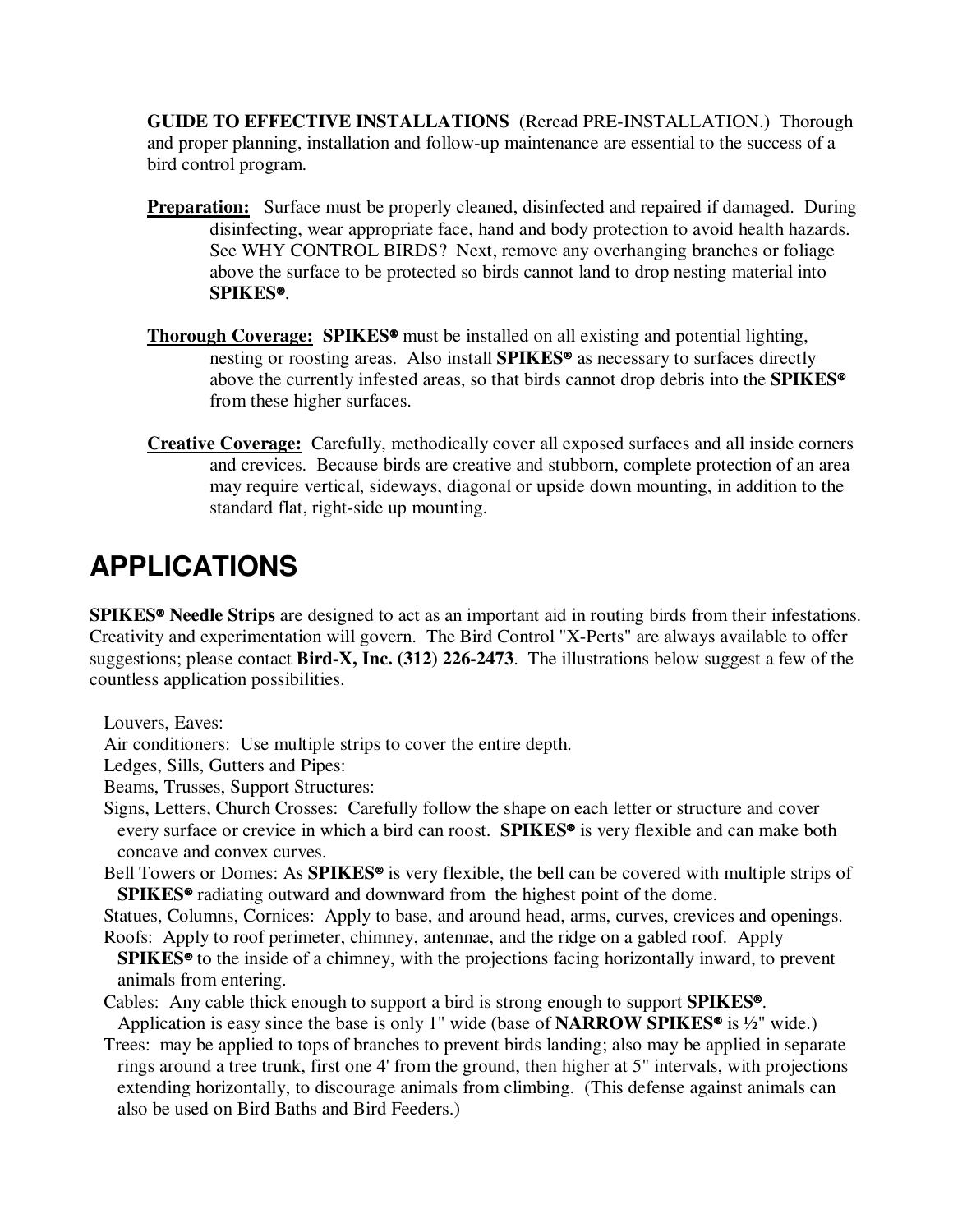

### **TROUBLE SHOOTING**

Bird-X is very proud to have built a reputation of trust with distributors and end users. Based on our experience, we offer the following information: Every bird infestation presents a unique challenge. No two problems are identical, as numerous variables affect each one. Besides the obvious differences (such as type of bird, size of infestation, type of structure and physical location), there are many additional environmental factors that make it impossible to state rigid rules for the optimum utilization of **SPIKES<sup>®</sup> Needle Strips**. The following are suggestions to help maximize effectiveness, but experimentation is often required to find the ultimate solution. Birds are creatures of habit, and very stubborn. When **SPIKES<sup>®</sup>** are first installed, they will try to reclaim their previous areas, and may even attempt to alight. While they will be quickly discouraged, they will seek alternate locations (see below).